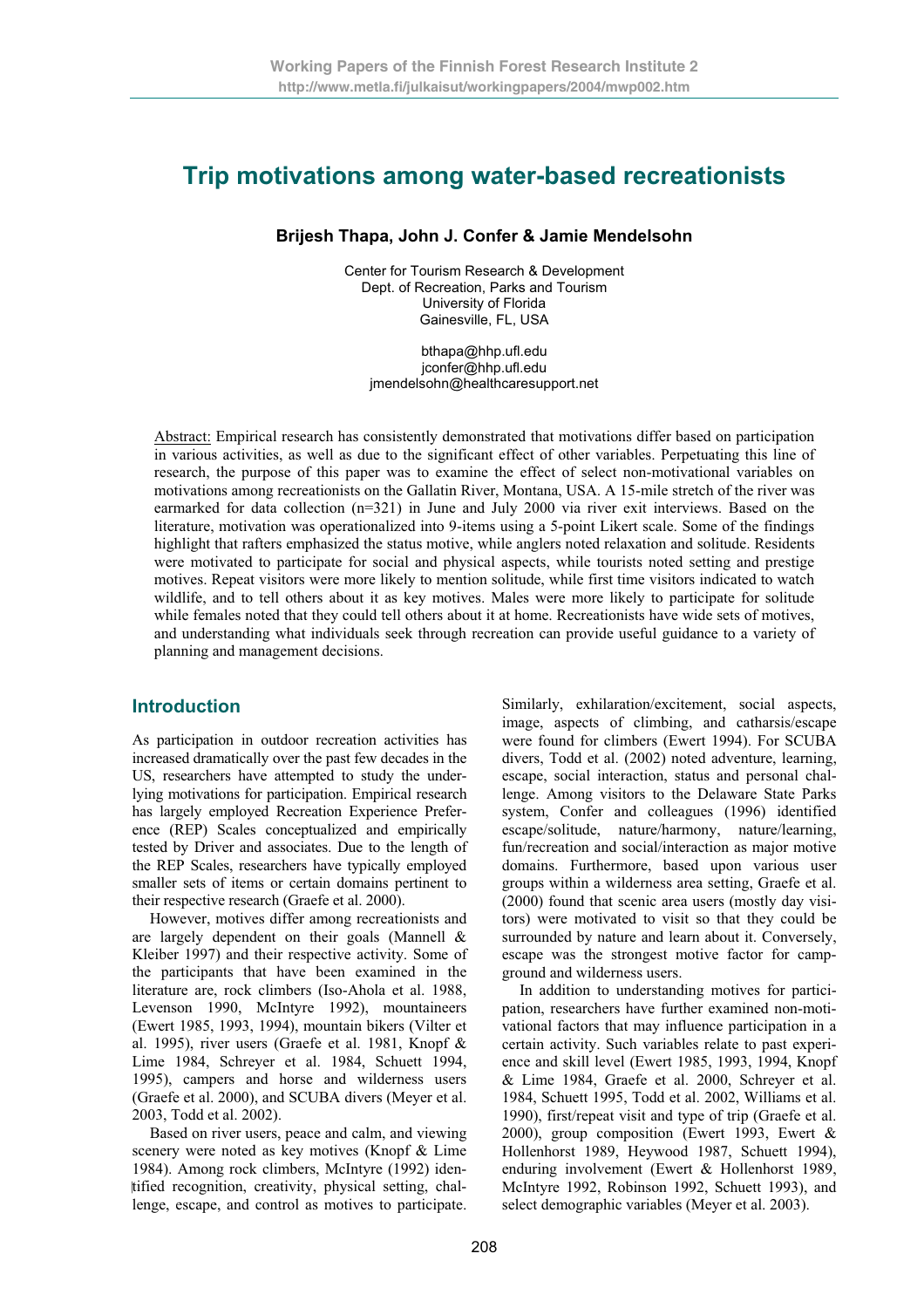Some of the findings highlight that first-time wilderness visitors were more motivated to learn, while repeat visitors noted escape reasons. Additionally, learning was also mentioned as a major motive to visit by day users, and overnight users identified more with escape, fun and challenge (Graefe et al. 2000). Among SCUBA divers, those with higher levels of development (i.e., beginners through experts) were highly motivated to participate for adventure, learn, status, and escape (Todd et al. 2002). Similarly, Meyer et al. (2003) found that females SCUBA divers were more likely to participate for intrinsic purposes, while males noted for extrinsic reasons.

Overall, based on empirical research, there has been some consistency in findings as recreationists have noted the following but not limited to these motivations/domains such as, exploration, escape, general natural experience, introspection, exercise, to be with similar people, to seek exhilaration, and to escape physical stressors. In addition, empirical research has consistently demonstrated that motivations differ based on participation in various activities, as well as due to the significant effect of other non-motivational variables. With the current growth in participation and projected increases in the future, natural resource managers must be able to learn about the needs and trip motives of their visitors, and to act accordingly to optimize the quality of their experiences. The purpose of this paper was to examine the effect of selected non-motivational variables on motivations among recreationists on the Gallatin River, Montana, USA.

### **Methods**

Big Sky is one of the gateway communities to Yellowstone National Park and is a destination frequented by tourists largely during the summer months. Gallatin River is a naturally free flowing river with headwaters that originates in the Park, and is popular recreation site for local recreationists (rafters, kayakers, anglers) and tourists. A 15-mile stretch of the river was earmarked for data collection due to its popularity and accessibility to private recreationists (self-guided) and commercial operators who charge for services such as a guide and/or outfitted raft/fishing trips.

Data were collected in June and July 2000 via river exit interviews (approximately 12 minutes) with a systematic stratified sample of users throughout the day. Collectively, 321 recreationists (residents and tourists) who were 18 years and above were sampled. Motivation was operationalized into 9-items using a 5 point Likert scale ranging from 1=not at all important to 5=extremely important. The items were based from the literature. Similarly, non-motivational variables included activity style, first/repeat visit, frequency of participation, and select demographic variables such as gender and residence. The motivational items were employed as dependent variables, and a series of one-way analysis of variance were conducted against the non-motivational variables (independent variables). Significance was measured at the .05 level.

### **Results**

Males comprised about 71% of the respondents, while 29% were females. About 36% were between 21–30 years of age, and 22% were between 41–50. Respondents were fairly affluent with 34% noted family incomes to be over \$90,000. The sample was almost evenly split between tourists and residents (someone who has traveled 50 miles or less to the site). About 52% of the respondents noted to live within 50 miles of the recreation site. Based on the primary activity of the day, 32% were identified as kayakers; 35% were rafters, and 33% were anglers. Majority of the tourists (72%) noted to have participated in rafting, while a similar percentage of residents (77%) noted to have kayaked. Anglers were fairly evenly spilt between being a tourist and a resident. About 37% were first time visitors; 23% participated between 2–9 days in the past 12 months, while 40% visited 10 days or more. Likewise, 94% were overnight visitors while 6% were day visitors.

Based on the comparison of motivational items and activity style, six out of eight items were significant at the .05 level. Findings highlight that anglers were more likely to participate for solitude; kayakers were more likely to participate as it offers a challenge, keeps them in shape, and to do things with other people, whereas rafters were more likely to participate to see wildlife, and to tell others about it at home (see Table 1).

On comparison of motivational items and first/ repeat visit, four items were significant. Regardless of activity, repeat visitors were more likely than first time visitors to mention solitude and relaxation as their key motives to visit the river. However, first time visitors were more likely to indicate to watch wildlife as well as to tell others about it as key motives (see Table 2). Similarly, recreationists that participated for more than 8 days in the past 12 months were more likely to indicate participation to help keep them in shape, and also as an opportunity for challenge (see Table 3).

With respect to gender differences, regardless of activity, males were more likely to participate for solitude while females indicated participation so that they could tell others about it at home (see Table 4). Finally, on comparison with residency status, regardless of activity, tourists were more likely motivated to participate to get away from everyday routine of life, to see wildlife, and to tell others about it. Local residents were more likely to participate as it helps them to keep in shape (see Table 5).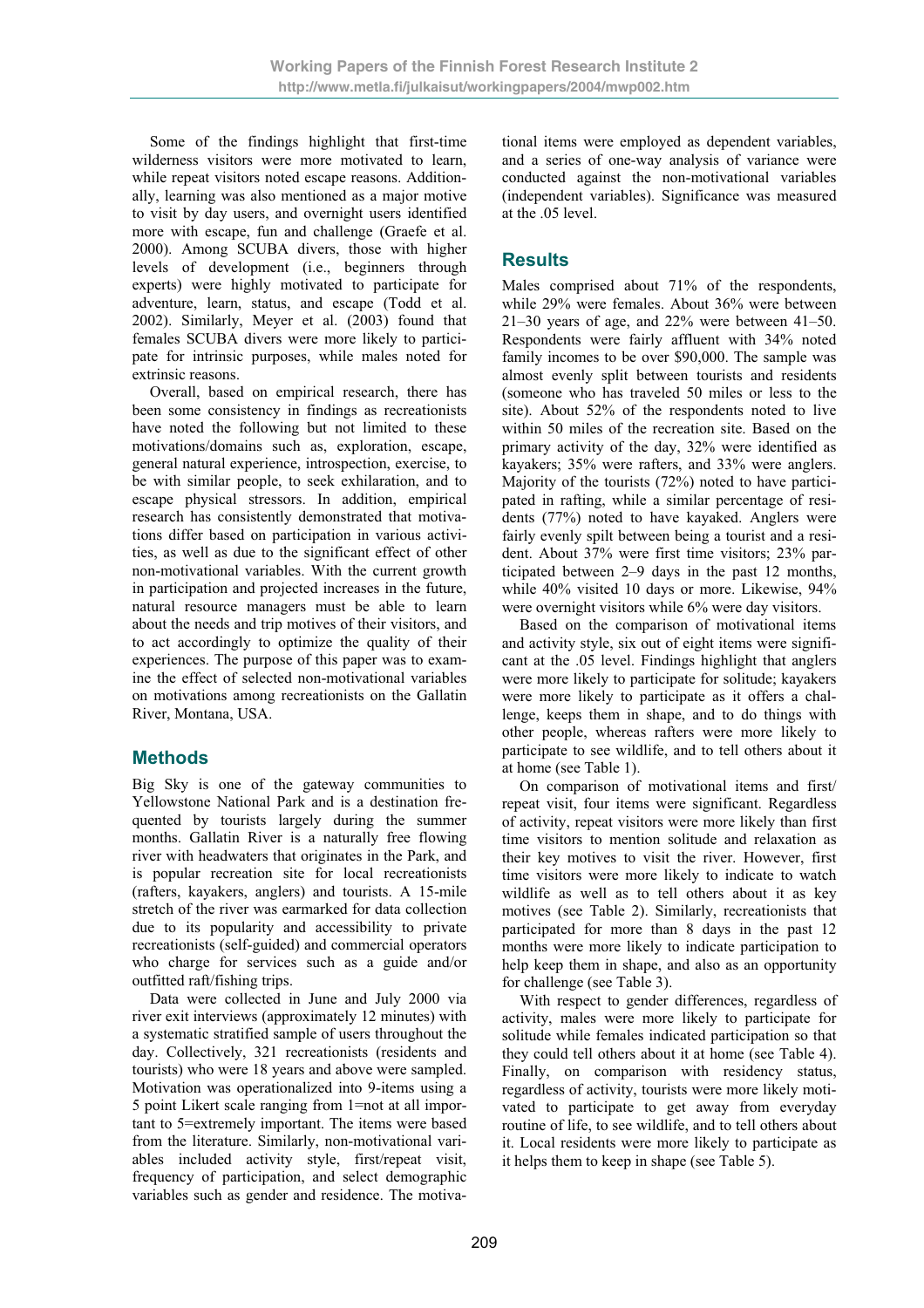### Table 1. Comparison of Motivation Items and Activity Style.

|                                                                          | <b>Rafters</b>          |               | <b>Kayakers</b>         |               | <b>Anglers</b>         |                  |                 |
|--------------------------------------------------------------------------|-------------------------|---------------|-------------------------|---------------|------------------------|------------------|-----------------|
| <b>Motive</b>                                                            | Mean (n)                | Std.<br>Dev'. | Mean (n)                | Std.<br>Dev'. | Mean (n)               | Std.<br>$Dev1$ . | F<br>value      |
| For relaxation<br>To do things with other people<br>To get away from the | 4.06 (109)<br>3.66(109) | .95<br>1.25   | 4.09 (100)<br>3.84(100) | 1.07<br>1.20  | 4.36(101)<br>3.33(101) | .84<br>1.41      | 2.94<br>$4.11*$ |
| everyday routine of life                                                 | 4.31 (109)              | .96           | 4.17 (100)              | 1.21          | 4.44 (101)             | .96              | 1.62            |
| Opportunities for solitude                                               | 3.17(109)               | 1.31          | 3.39(100)               | 1.41          | 3.92(101)              | 1.22             | $9.01***$       |
| To tell others about it at home                                          | 2.67(109)               | 1.35          | 1.67(100)               | .97           | 2.16(101)              | 1.19             | 18.56***        |
| Help keep me in shape                                                    | 2.60(109)               | 1.26          | 3.36(100)               | 1.20          | 2.27(101)              | 1.23             | 20.79***        |
| Be in a natural setting<br>Opportunities to challenge                    | 4.35 (109)              | .87           | 4.33 (100)              | .83           | 4.22(101)              | 1.02             | .63             |
| myself                                                                   | 3.57(109)               | 1.27          | 4.32 (100)              | .92           | 3.18(101)              | 1.40             | 22.94***        |
| To see wildlife                                                          | 3.62(109)               | 1.25          | 2.89(100)               | 1.29          | 3.42(101)              | 1.33             | 8.84***         |

\* significant at .05 level (2-tail significance)

\*\*\* significant at .001 level (2-tail significance)

<sup>1</sup>Standard Deviation

Table 2. Comparison of Motivation and Visitation (First/Repeat Visit).

|                                               | <b>First Visit</b> |               | <b>Repeat Visit</b> |               |            |
|-----------------------------------------------|--------------------|---------------|---------------------|---------------|------------|
| <b>Motive</b>                                 | Mean (n)           | Std.<br>Dev'. | Mean $(n)$          | Std.<br>Dev'. | F<br>value |
| For relaxation                                | 3.89(72)           | 1.07          | 4.23 (248)          | .91           | $7.40**$   |
| To do things with other people                | 3.60(72)           | 1.30          | 3.60(248)           | 1.31          | .12        |
| To get away from the everyday routine of life | 4.38 (72)          | .88           | 4.29 (248)          | 1.09          | .40        |
| Opportunities for solitude                    | 3.13(72)           | 1.30          | 3.57(248)           | 1.35          | $6.16*$    |
| To tell others about it at home               | 2.93(72)           | 1.26          | 1.92(248)           | 1.15          | 41.33***   |
| Help keep me in shape                         | 2.57(72)           | 1.27          | 2.76(248)           | 1.32          | 1.21       |
| Be in a natural setting                       | 4.35(72)           | .84           | 4.27(248)           | .93           | .40        |
| Opportunities to challenge myself             | 3.74(72)           | 1.19          | 3.66(248)           | 1.33          | .18        |
| To see wildlife                               | 3.81(72)           | 1.08          | 3.15(248)           | 1.35          | $14.30***$ |

\* significant at .05 level (2-tail significance)

\*\* significant at .01 level (2-tail significance)

\*\*\* significant at .001 level (2-tail significance)

<sup>1</sup>Standard Deviation

Table 3. Comparison of Motivation Items and Frequency of Participation.

|                                                          | 1 Day      |                  | 2-7 Days |                  | <b>More than 8 Days</b> |                  |            |
|----------------------------------------------------------|------------|------------------|----------|------------------|-------------------------|------------------|------------|
| <b>Motive</b>                                            | Mean (n)   | Std.<br>$Dev1$ . | Mean (n) | Std.<br>$Dev1$ . | Mean (n)                | Std.<br>$Dev1$ . | F<br>value |
| For relaxation<br>To do things with other                | 4.08 (120) | 1.01             | 4.35(69) | .86              | 4.13(131)               | .95              | 1.88       |
| people<br>To get away from the                           | 3.66(120)  | 1.28             | 3.65(69) | 1.29             | 3.49(131)               | 1.33             | .64        |
| everyday routine of life                                 | 4.45 (120) | .79              | 4.39(69) | .88              | 4.13(131)               | 1.29             | $3.26*$    |
| Opportunities for solitude<br>To tell others about it at | 3.21(120)  | 1.33             | 3.74(69) | 1.30             | 3.56(131)               | 1.35             | $4.05*$    |
| home                                                     | 2.65(120)  | 1.29             | 2.22(69) | 1.25             | 1.65(131)               | 1.00             | 23.14***   |
| Help keep me in shape                                    | 2.56(120)  | 1.20             | 2.32(69) | 1.23             | 3.08(131)               | 1.36             | $9.49***$  |
| Be in a natural setting<br>Opportunities to challenge    | 4.35 (120) | .87              | 4.20(69) | .95              | 4.27 (131)              | .93              | .59        |
| myself                                                   | 3.62(120)  | 1.25             | 3.19(69) | 1.49             | 3.99(131)               | 1.16             | $9.31***$  |
| To see wildlife                                          | 3.68(120)  | 1.22             | 3.09(69) | 1.28             | 3.06(131)               | 1.36             | $8.20***$  |

\* significant at .05 level (2-tail significance)

\*\*\* significant at .001 level (2-tail significance)

<sup>1</sup>Standard Deviation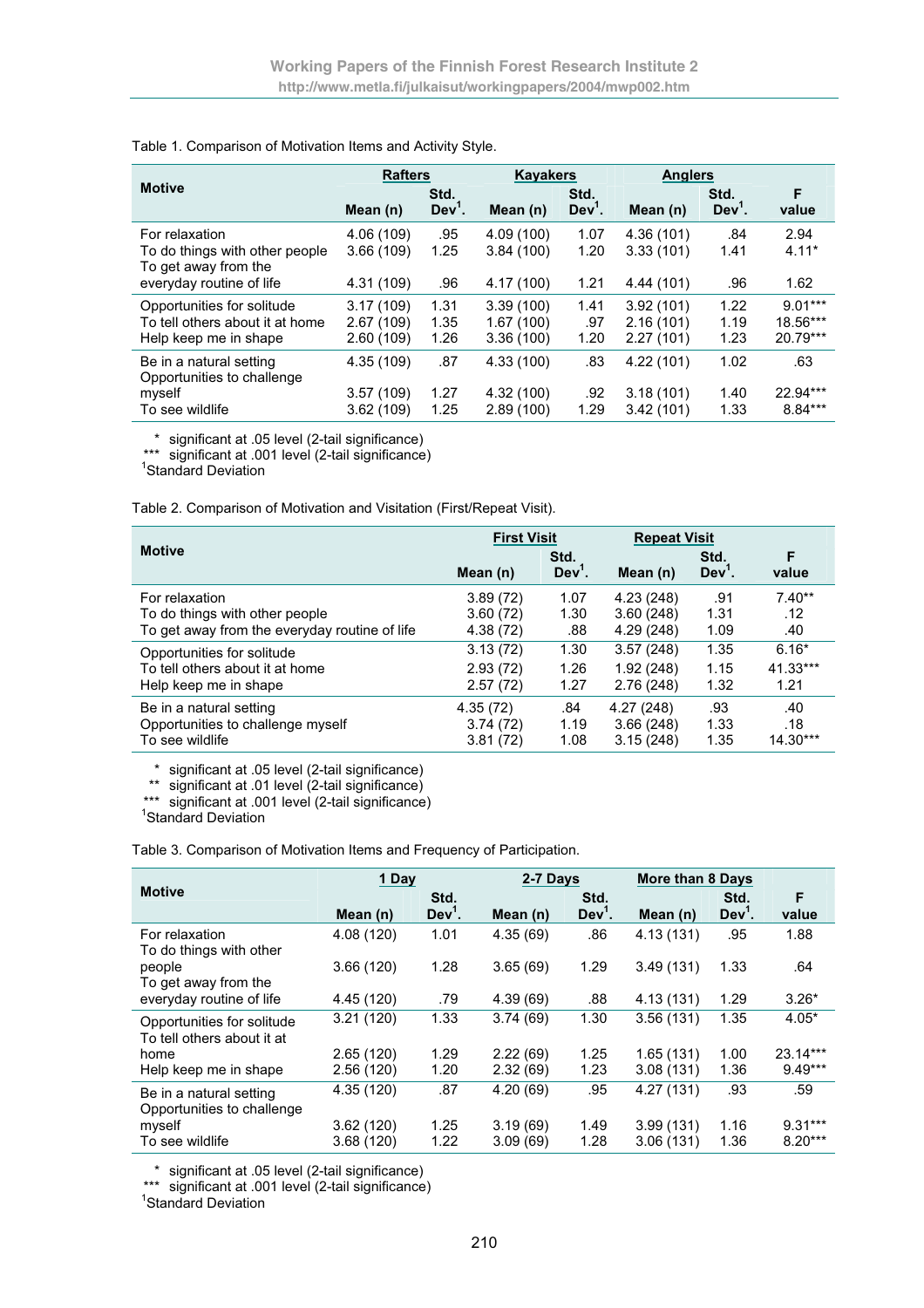### Table 4. Comparison of Motivation Items and Gender.

|                                               | <b>Male</b> |               | <b>Female</b> |               |            |
|-----------------------------------------------|-------------|---------------|---------------|---------------|------------|
| <b>Motive</b>                                 | Mean (n)    | Std.<br>Dev'. | Mean (n)      | Std.<br>Dev'. | F<br>value |
| For relaxation                                | 4.22(228)   | .96           | 4.00(92)      | .94           | 3.47       |
| To do things with other people                | 3.57(228)   | 1.34          | 3.63(92)      | 1.21          | .14        |
| To get away from the everyday routine of life | 4.34 (228)  | 1.04          | 4.23(92)      | 1.08          | .72        |
| Opportunities for solitude                    | 3.58(228)   | 1.31          | 3.20(92)      | 1.39          | $5.39*$    |
| To tell others about it at home               | 2.04(228)   | 1.19          | 2.41(92)      | 1.34          | $5.97*$    |
| Help keep me in shape                         | 2.74(228)   | 1.35          | 2.67(92)      | 1.21          | .15        |
| Be in a natural setting                       | 4.26 (228)  | .93           | 4.35(92)      | .84           | .57        |
| Opportunities to challenge myself             | 3.63(228)   | 1.33          | 3.80(92)      | 1.23          | 1.22       |
| To see wildlife                               | 3.25(228)   | 1.34          | 3.41(92)      | 1.29          | .10        |

\* significant at .05 level (2-tail significance)

<sup>1</sup>Standard Deviation

Table 5. Comparison of Motivation Items and Residency Status.

|                                               | <b>Residents</b> |               | <b>Tourists</b> |               |            |
|-----------------------------------------------|------------------|---------------|-----------------|---------------|------------|
| <b>Motive</b>                                 | Mean (n)         | Std.<br>Dev'. | Mean (n)        | Std.<br>Dev'. | F<br>value |
| For relaxation                                | 4.19 (160)       | .95           | 4.12 (160)      | .97           | .49        |
| To do things with other people                | 3.61(160)        | 1.33          | 3.57(160)       | 1.28          | .07        |
| To get away from the everyday routine of life | 4.13 (160)       | 1.25          | 4.49 (160)      | .76           | $9.85**$   |
| Opportunities for solitude                    | 3.58(160)        | 1.38          | 3.36(160)       | 1.31          | 2.00       |
| To tell others about it at home               | 1.68(160)        | 1.04          | 2.61(160)       | 1.26          | $51.70***$ |
| Help keep me in shape                         | 2.96(160)        | 1.35          | 2.48(160)       | 1.22          | 10.86***   |
| Be in a natural setting                       | 4.29 (160)       | .91           | 4.29 (160)      | .91           | .00        |
| Opportunities to challenge myself             | 3.73(160)        | 1.35          | 3.63(160)       | 1.25          | .53        |
| To see wildlife                               | 2.99(160)        | 1.37          | 3.60(160)       | 1.21          | 17.66***   |

\*\* significant at .01 level (2-tail significance)

\*\*\* significant at .001 level (2-tail significance)

<sup>1</sup>Standard Deviation

## **Discussion and Conclusion**

Empirical research has demonstrated that recreationists have wide range of motives and the importance of key motives varies across individuals and activities. In addition, motivations are influenced due to the significant effect of other non-motivational variables. Based on the results of this study, the importance of motives varied based on activity style, first/repeat visit, frequency of participation, gender and residence. Rafters placed emphasizes on the status motive while anglers noted solitude. Such findings were expected as anglers generally prefer isolation and are susceptible to conflict situations due to presence or behavior of other activities. Anglers were equally representative of both tourists and locals. However, kayaking is a strenuous activity and as noted, participation was largely based for the purpose of physical conditioning. Also, it was more representative of local residents. Conversely, rafting was predominantly participated by tourists who sought to learn about the wildlife in the area, and wanted to let others at home know about their experience on the river. Similarly, first time visitors were mostly tourists who were more interested in learning about the wildlife in the area and sharing the experiences upon their return to their respective homes. As expected, repeat visitors were largely local residents who recreated for solitude. Concomitantly, recreationists that participated for more than 8 days in the past 12 months were predominantly local residents that participated for physical aspects.

Females' motive for participation was largely based on the fact that they could tell others about it at home. Also, more females were representative of being a tourist and chose rafting than kayaking or angling. Rafting on rivers along gateway communities is very popular among tourists as local residents work as guides. It can be noted that rafting among tourists is largely based for extrinsic reasons. Finally, as expected, local residents placed greater importance with physical aspects of their recreation experience, while for tourists, the setting and prestige motives were important.